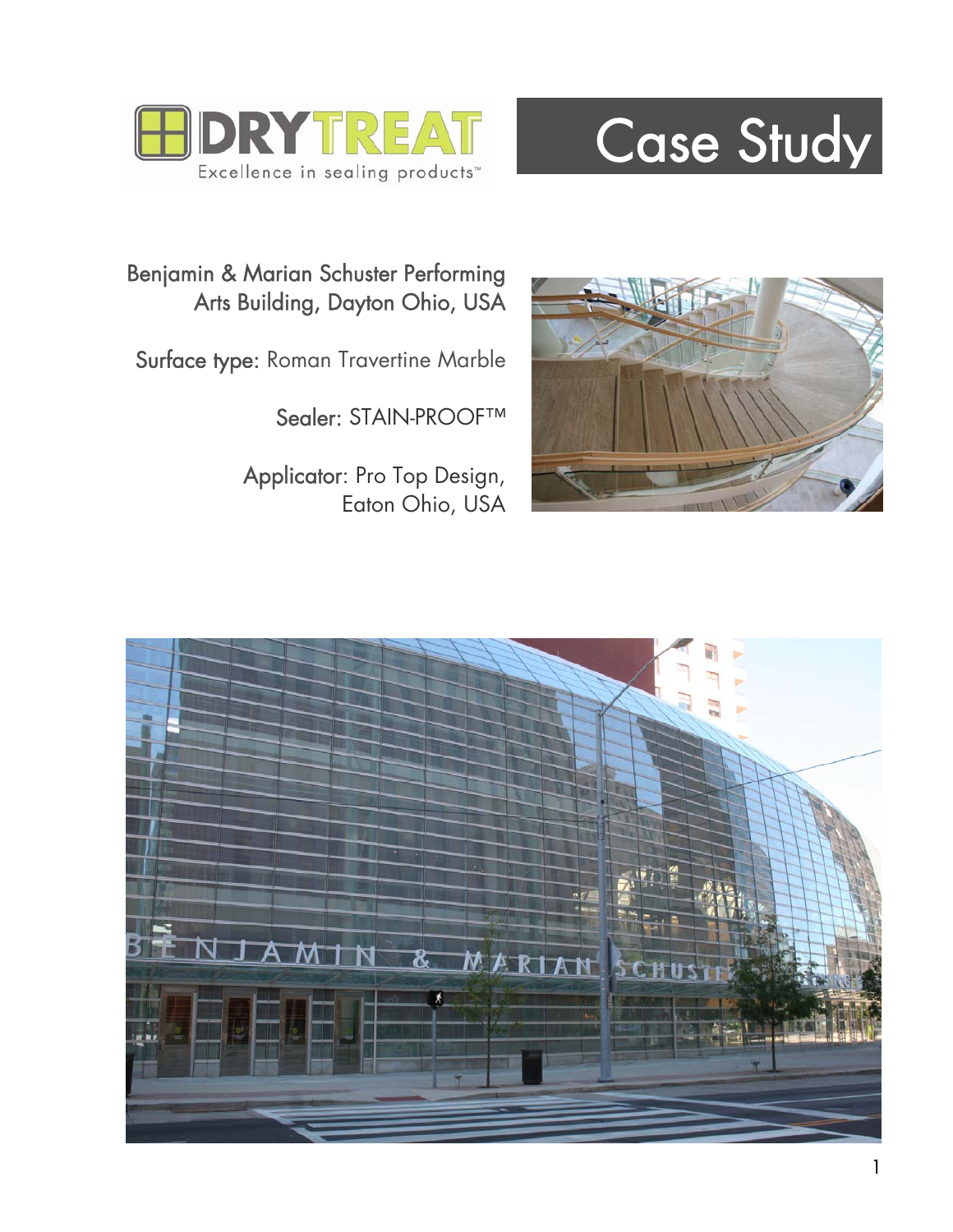## The Project  $\blacksquare$  The largest doomed stadium  $\blacksquare$

.<br>ا Ohio. Nicknamed the "Schu," the Benjamin and Marian Schuster Performing Arts Center is located in Dayton,

Home to the Dayton Opera and Dayton Philharmonic Orchestra, it also showcases the latest Broadway hits.

At the heart of the Schuster Center lies the Wintergarden which is set back in a convex sweep from the street. The spectacular glass atrium accommodates more than 1000 people and provides a beautiful backdrop for events with its magnificent grove of palm trees.

 pore cleansing, restoration and sealing. 15,000 square feet of Roman Travertine Marble in the Wintergarden lobby recently underwent deep

 the stairways and balconies," said Ryan Oyler from "STAIN-PROOF™ was chosen to seal the Roman Travertine Marble of the Wintergarden area including Pro-Top Design, the team who carried out the project.





Roman Travertine Marble